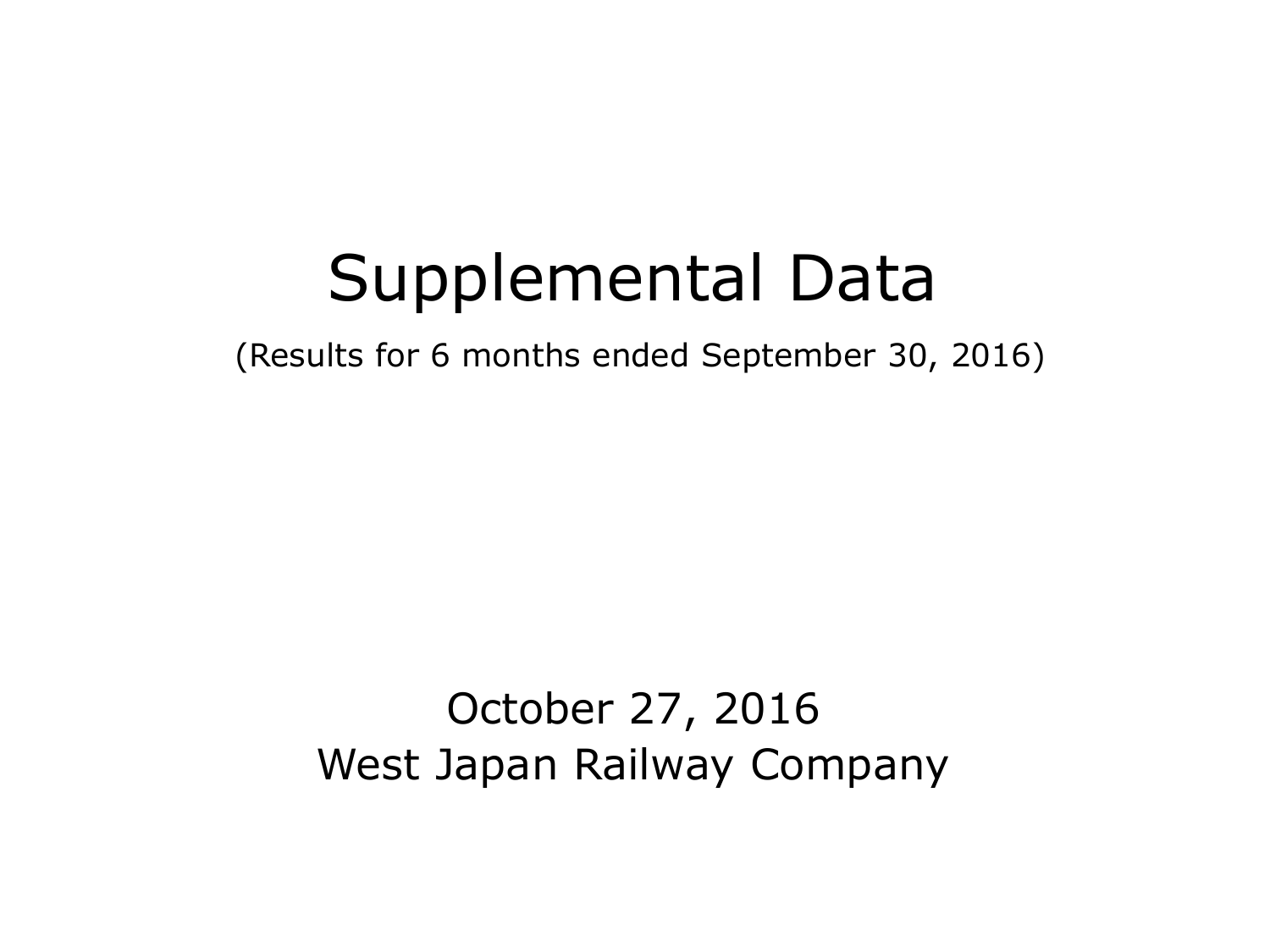1

|                                            |                                                    |              |                         |               |                    |               |              |                         |                                               | ¥ Billions              |
|--------------------------------------------|----------------------------------------------------|--------------|-------------------------|---------------|--------------------|---------------|--------------|-------------------------|-----------------------------------------------|-------------------------|
|                                            | YoY<br>Results<br>6 months ended<br>6 months ended |              |                         |               | Forecasts FY2017.3 |               | YoY          |                         | <b>Difference</b><br>between the<br>forecasts |                         |
|                                            | Sep 30, 2015                                       | Sep 30, 2016 | Increase/<br>(Decrease) | $\frac{0}{0}$ | FY2016.3           | As of July 27 | As of Oct 27 | Increase/<br>(Decrease) | $\frac{0}{0}$                                 | Increase/<br>(Decrease) |
|                                            | A                                                  | B            | $B-A$                   | $1 - B/A$     | $\mathsf{C}$       | D             | E.           | $E-C$                   | $1-E/C$                                       | $E-D$                   |
| [Consolidated]                             |                                                    |              |                         |               |                    |               |              |                         |                                               |                         |
| <b>Operating Revenues</b>                  | 709.4                                              | 700.3        | (9.0)                   | (1.3)         | 1,451.3            | 1,450.0       | 1,445.5      | (5.8)                   | (0.4)                                         | (4.5)                   |
| Operating Income                           | 110.5                                              | 98.3         | (12.1)                  | (11.0)        | 181.5              | 175.5         | 173.0        | (8.5)                   | (4.7)                                         | (2.5)                   |
| <b>Recurring Profit</b>                    | 99.7                                               | 88.5         | (11.1)                  | (11.2)        | 162.2              | 159.5         | 157.0        | (5.2)                   | (3.2)                                         | (2.5)                   |
| Profit attributable to<br>owners of parent | 66.0                                               | 57.1         | (8.9)                   | (13.5)        | 85.8               | 106.5         | 102.5        | 16.6                    | 19.4                                          | (4.0)                   |
| [Non-Consolidated]                         |                                                    |              |                         |               |                    |               |              |                         |                                               |                         |
| <b>Operating Revenues</b>                  | 478.7                                              | 475.4        | (3.3)                   | (0.7)         | 954.2              | 952.5         | 951.0        | (3.2)                   | (0.3)                                         | (1.5)                   |
| <b>Transportation Revenues</b>             | 427.7                                              | 422.8        | (4.8)                   | (1.1)         | 850.0              | 848.5         | 846.0        | (4.0)                   | (0.5)                                         | (2.5)                   |
| <b>Operating Expenses</b>                  | 388.2                                              | 394.0        | 5.7                     | 1.5           | 817.0              | 816.5         | 817.5        | 0.4                     | 0.1                                           | 1.0                     |
| Personnel costs                            | 115.2                                              | 111.3        | (3.8)                   | (3.4)         | 233.3              | 223.0         | 223.0        | (10.3)                  | (4.4)                                         |                         |
| Non personnel costs                        | 178.3                                              | 181.4        | 3.1                     | 1.7           | 392.4              | 390.5         | 390.5        | (1.9)                   | (0.5)                                         | $\qquad \qquad$         |
| Energy costs                               | 22.7                                               | 20.6         | (2.1)                   | (9.3)         | 44.1               | 42.0          | 41.0         | (3.1)                   | (7.1)                                         | (1.0)                   |
| Maintenance costs                          | 65.7                                               | 68.0         | 2.3                     | 3.6           | 152.8              | 153.0         | 154.0        | 1.1                     | 0.7                                           | 1.0                     |
| Miscellaneous costs                        | 89.8                                               | 92.7         | 2.8                     | 3.2           | 195.4              | 195.5         | 195.5        | 0.0                     | 0.0                                           |                         |
| Depreciation                               | 63.1                                               | 66.4         | 3.2                     | 5.2           | 132.3              | 137.5         | 138.5        | 6.1                     | 4.7                                           | 1.0                     |
| Operating Income                           | 90.4                                               | 81.3         | (9.0)                   | (10.0)        | 137.2              | 136.0         | 133.5        | (3.7)                   | (2.7)                                         | (2.5)                   |
| <b>Recurring Profit</b>                    | 78.9                                               | 70.8         | (8.0)                   | (10.2)        | 116.7              | 119.0         | 116.5        | (0.2)                   | (0.2)                                         | (2.5)                   |
| Net Income                                 | 53.4                                               | 46.9         | (6.5)                   | (12.3)        | 61.1               | 82.0          | 78.0         | 16.8                    | 27.6                                          | (4.0)                   |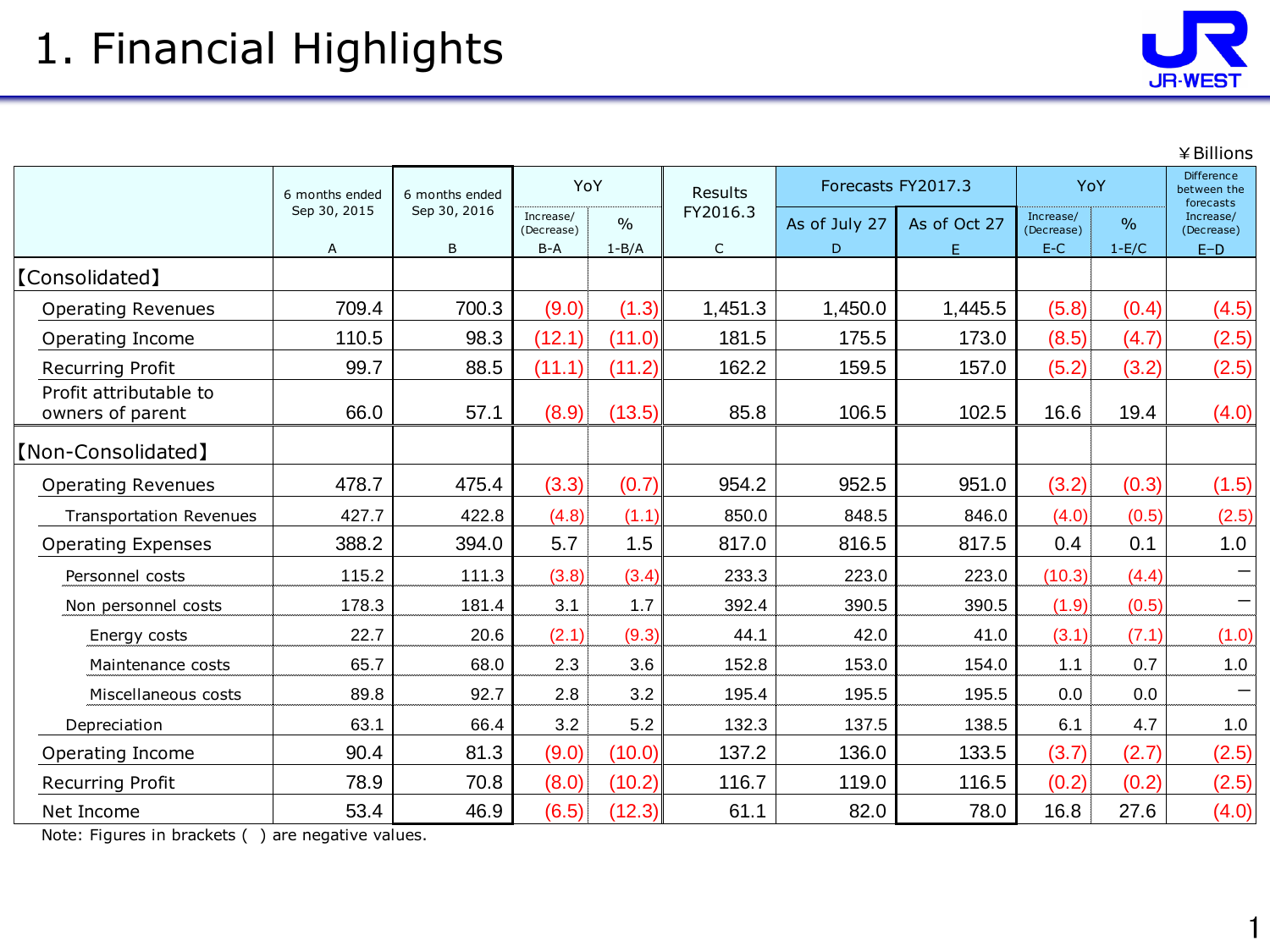### 2. Non-Consolidated Financial Results



|                                     |                |                |                         | ¥ Billions    |  |
|-------------------------------------|----------------|----------------|-------------------------|---------------|--|
|                                     | 6 months ended | 6 months ended |                         |               |  |
|                                     | Sep 30, 2015   | Sep 30, 2016   | Increase/<br>(Decrease) | $\frac{0}{0}$ |  |
|                                     | Α              | B              | $B-A$                   | $1 - B/A$     |  |
| <b>Operating Revenues</b>           | 478.7          | 475.4          | (3.3)                   | (0.7)         |  |
| Transportation revenues             | 427.7          | 422.8          | (4.8)                   | (1.1)         |  |
| Other                               | 51.0           | 52.5           | 1.5                     | 3.0           |  |
| <b>Operating Expenses</b>           | 388.2          | 394.0          | 5.7                     | 1.5           |  |
| Personnel costs                     | 115.2          | 111.3          | (3.8)                   | (3.4)         |  |
| Non personnel costs                 | 178.3          | 181.4          | 3.1                     | 1.7           |  |
| Energy costs                        | 22.7           | 20.6           | (2.1)                   | (9.3)         |  |
| Maintenance costs                   | 65.7           | 68.0           | 2.3                     | 3.6           |  |
| Miscellaneous costs                 | 89.8           | 92.7           | 2.8                     | 3.2           |  |
| Rental payments, etc.               | 13.4           | 15.1           | 1.6                     | 12.5          |  |
| <b>Taxes</b>                        | 18.1           | 19.7           | 1.5                     | 8.7           |  |
| Depreciation                        | 63.1           | 66.4           | 3.2                     | 5.2           |  |
| Operating Income                    | 90.4           | 81.3           | (9.0)                   | (10.0)        |  |
| Non-operating revenues and expenses | (11.5)         | (10.5)         | 0.9                     | (8.6)         |  |
| Non-operating revenues              | 1.4            | 1.3            | (0.1)                   |               |  |
| Non-operating expenses              | 13.0           | 11.8           | (1.1)                   |               |  |
| <b>Recurring Profit</b>             | 78.9           | 70.8           | (8.0)                   | (10.2)        |  |
| Extraordinary profit and loss, net  | 0.7            | (2.9)          | (3.6)                   |               |  |
| Extraordinary profit                | 5.8            | 4.3            | (1.5)                   |               |  |
| Extraordinary loss                  | 5.1            | 7.2            | 2.0                     |               |  |
| Net Income                          | 53.4           | 46.9           | (6.5)                   | (12.3)        |  |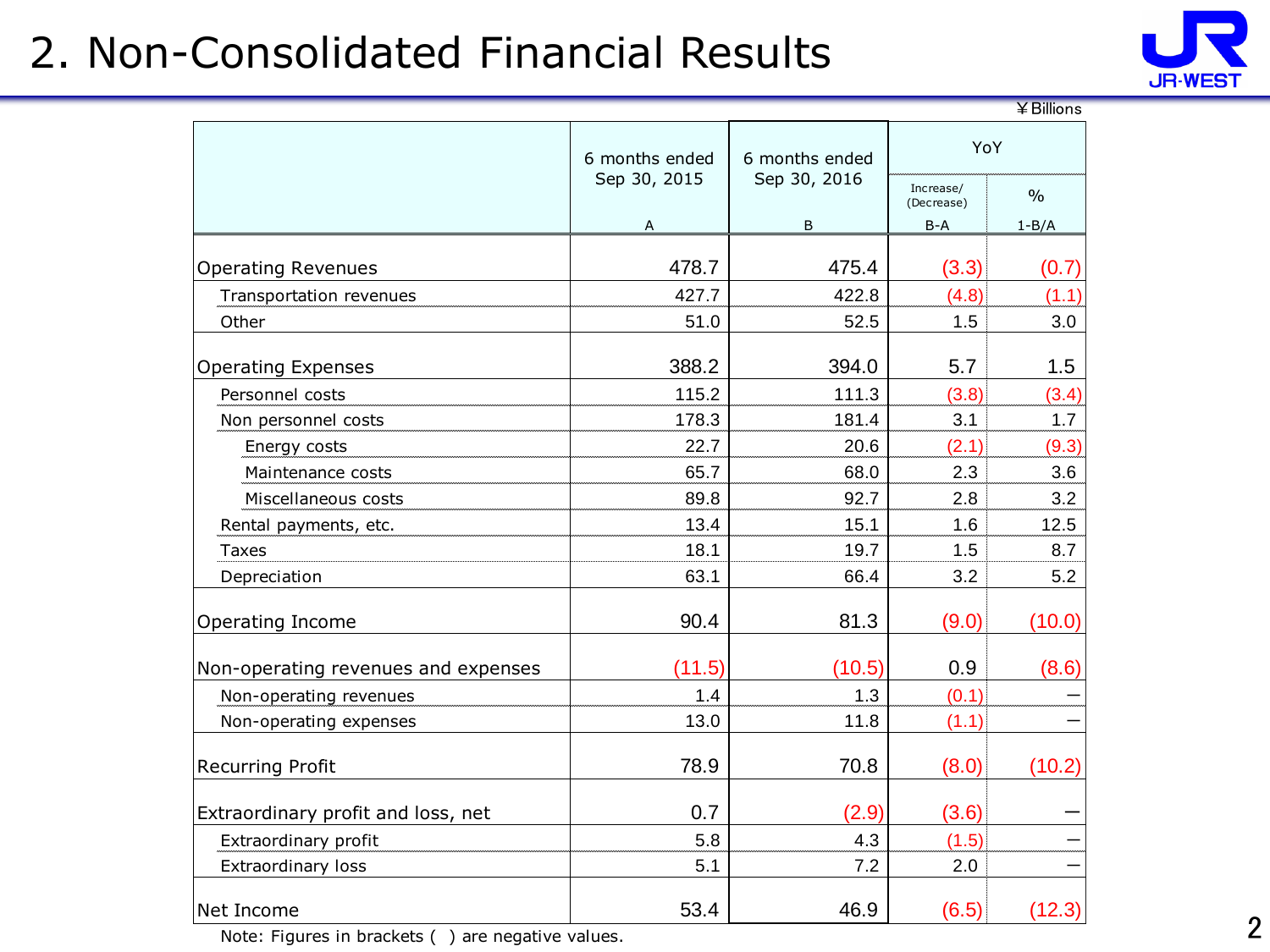#### 3. Major Factors of Increase/Decrease in Transportation Revenues



¥Billions

|  | Results for 6 months ended Sep 30, 2016 |       |                     |       |                                                                              |        |  |  |  |
|--|-----------------------------------------|-------|---------------------|-------|------------------------------------------------------------------------------|--------|--|--|--|
|  | Transportation                          |       | Increase/(Decrease) | YoY   | Major factors                                                                |        |  |  |  |
|  | revenues                                |       | $\%$<br>Amount      |       |                                                                              | Amount |  |  |  |
|  |                                         |       |                     |       | Fundamentals 0.4%                                                            | 0.9    |  |  |  |
|  |                                         |       |                     |       | Special factors                                                              |        |  |  |  |
|  |                                         |       |                     |       | Kumamoto earthquake                                                          | (2.7)  |  |  |  |
|  |                                         |       |                     |       | Rebound decline from the opening of Hokuriku Shinkansen                      | (2.5)  |  |  |  |
|  | Shinkansen                              | 215.0 | (5.4)               |       | $(2.5)$ Rebound decline from the last year's Silver Week (a five-day holiday | (1.8)  |  |  |  |
|  |                                         |       |                     |       | last September), etc.                                                        |        |  |  |  |
|  |                                         |       |                     |       | Inbound demand                                                               | 0.1    |  |  |  |
|  |                                         |       |                     |       | Seniors demand                                                               | 0.1    |  |  |  |
|  |                                         |       |                     |       | etc.                                                                         |        |  |  |  |
|  |                                         | 152.9 | 1.0                 | 0.7   | Fundamentals (0.0%)                                                          | (0.0)  |  |  |  |
|  |                                         |       |                     |       | Special factors                                                              |        |  |  |  |
|  |                                         |       |                     |       | Inbound demand                                                               | 0.5    |  |  |  |
|  | Kansai Urban Area<br>(Kyoto-Osaka-      |       |                     |       | Kyoto Railway Museum                                                         | 0.1    |  |  |  |
|  | Kobe Area)                              |       |                     |       | Seniors demand                                                               | 0.0    |  |  |  |
|  |                                         |       |                     |       | Rebound decline from the last year's Silver Week (a five-day holiday         | (0.3)  |  |  |  |
|  |                                         |       |                     |       | last September), etc.                                                        |        |  |  |  |
|  |                                         |       |                     |       | etc.                                                                         |        |  |  |  |
|  |                                         |       |                     |       | Fundamentals (0.7%)                                                          | (0.3)  |  |  |  |
|  |                                         |       |                     |       | Special factors                                                              |        |  |  |  |
|  | Other                                   |       |                     |       | Rebound decline from the last year's Silver Week (a five-day holiday         | (0.2)  |  |  |  |
|  | lines                                   | 54.8  | (0.3)               |       | (0.6) last September), etc.                                                  |        |  |  |  |
|  |                                         |       |                     |       | Inbound demand                                                               | 0.0    |  |  |  |
|  |                                         |       |                     |       | Seniors demand                                                               | 0.0    |  |  |  |
|  |                                         |       |                     |       | etc.                                                                         |        |  |  |  |
|  | <b>Conventional lines</b>               | 207.8 | 0.6                 | 0.3   |                                                                              |        |  |  |  |
|  | Total                                   | 422.8 | (4.8)               | (1.1) |                                                                              |        |  |  |  |

Note: Revenues from luggage transportation are omitted due to the small amount. Figures in brackets( ) are negative values.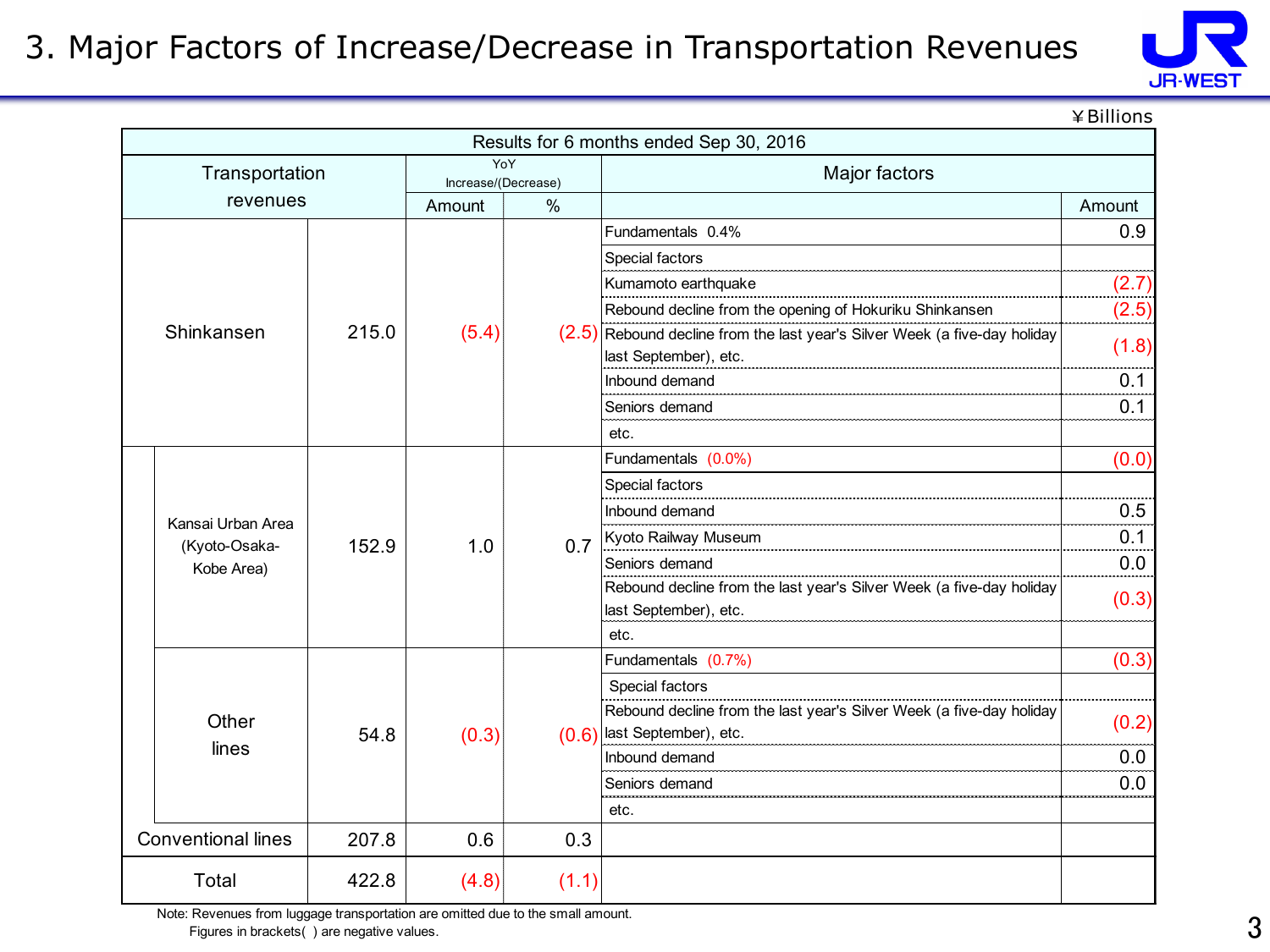### 4. Transportation Revenues and Passenger-Kilometers



| <b>Transportation Revenues</b>               |            |                                                        |                    |          |                                    |                                  |          | Passenger-Kilometers                                   |                  |          |                                    |                        |  |
|----------------------------------------------|------------|--------------------------------------------------------|--------------------|----------|------------------------------------|----------------------------------|----------|--------------------------------------------------------|------------------|----------|------------------------------------|------------------------|--|
|                                              | ¥ Billions |                                                        |                    |          |                                    | Millions of passenger-kilometers |          |                                                        |                  |          |                                    |                        |  |
|                                              |            | Results for 6 months ended Sep 30<br>$(4/1 \sim 9/30)$ |                    |          | 3 months (2Q)<br>$(7/1 \sim 9/30)$ |                                  |          | Results for 6 months ended Sep 30<br>$(4/1 \sim 9/30)$ |                  |          | 3 months (2Q)<br>$(7/1 \sim 9/30)$ |                        |  |
|                                              | FY2016.3   | FY2017.3                                               | YoY                | FY2016.3 | FY2017.3                           | YoY                              | FY2016.3 | FY2017.3                                               | YoY              | FY2016.3 | FY2017.3                           | YoY                    |  |
| Total                                        | 427.7      | 422.8                                                  | (4.8)<br>$(1.1\%)$ | 221.8    | 219.5                              | (2.3)<br>$(1.1\%)$               | 29,526   | 29,281                                                 | (245)<br>(0.8%)  | 15,149   | 15,038                             | (110)<br>(0.7%)        |  |
| Shinkansen                                   | 220.5      | 215.0                                                  | (5.4)<br>(2.5%     | 116.2    | 113.8                              | (2.3)<br>(2.1%)                  | 10,256   | 10,004                                                 | (252)<br>(2.5%)  | 5,439    | 5,345                              | (93)<br>(1.7%)         |  |
| <b>Commuter Passes</b>                       | 5.0        | 5.1                                                    | 0.0<br>0.3%        | 2.5      | 2.6                                | 0.0<br>3.0%                      | 409      | 415                                                    | 6<br>1.6%        | 202      | 205                                | 3<br>1.6%              |  |
| Non-Commuter Passes                          | 215.4      | 209.9                                                  | (5.5)<br>(2.6%)    | 113.7    | 111.2                              | (2.4)<br>(2.2%)                  | 9,846    | 9,588                                                  | (258)<br>(2.6%)  | 5,236    | 5,140                              | (96)<br>(1.8%)         |  |
| <b>Conventional Lines</b>                    | 207.1      | 207.8                                                  | 0.6<br>0.3%        | 105.6    | 105.6                              | 0.0<br>0.1%                      | 19,270   | 19,277                                                 | 7<br>0.0%        | 9,709    | 9,692                              | (17)<br>(0.2%)         |  |
| <b>Commuter Passes</b>                       | 71.7       | 72.0                                                   | 0.3<br>0.5%        | 35.6     | 35.4                               | (0.2)<br>(0.8%)                  | 11,746   | 11,733                                                 | (13)<br>(0.1%    | 5,759    | 5,756                              | (3)<br>$(0.1\%)$       |  |
| Non-Commuter Passes                          | 135.4      | 135.7                                                  | 0.2<br>0.2%        | 69.9     | 70.2                               | 0.3<br>0.5%                      | 7,523    | 7,544                                                  | 20<br>0.3%       | 3,950    | 3,936                              | (13)<br>(0.4%)         |  |
| Kansai Urban Area<br>(Kyoto-Osaka-Kobe Area) | 151.9      | 152.9                                                  | 1.0<br>0.7%        | 76.6     | 76.9                               | 0.3<br>0.4%                      | 15,017   | 15,043                                                 | 25<br>0.2%       | 7,513    | 7,515                              | $\overline{2}$<br>0.0% |  |
| <b>Commuter Passes</b>                       | 58.7       | 59.1                                                   | 0.4<br>0.8%        | 29.2     | 29.0                               | (0.1)<br>(0.5%)                  | 9,625    | 9,616                                                  | (9)<br>$(0.1\%)$ | 4,726    | 4,725                              | (1)<br>$(0.0\%)$       |  |
| Non-Commuter Passes                          | 93.2       | 93.8                                                   | 0.5<br>0.6%        | 47.4     | 47.9                               | 0.4<br>1.0%                      | 5,391    | 5,427                                                  | 35<br>0.7%       | 2,786    | 2,790                              | 3<br>0.1%              |  |
| <b>Other Lines</b>                           | 55.1       | 54.8                                                   | (0.3)<br>(0.6%     | 28.9     | 28.6                               | (0.2)<br>(0.9%                   | 4,252    | 4,234                                                  | (18)<br>(0.4%)   | 2,196    | 2,177                              | (19)<br>(0.9%          |  |
| <b>Commuter Passes</b>                       | 13.0       | 12.9                                                   | (0.0)<br>(0.6%     | 6.4      | 6.3                                | (0.1)<br>(2.2%)                  | 2,120    | 2,116                                                  | (4)<br>(0.2%)    | 1,033    | 1,030                              | (2)<br>(0.2%)          |  |
| Non-Commuter Passes                          | 42.1       | 41.8                                                   | (0.2)<br>(0.6%     | 22.4     | 22.3                               | (0.1)<br>$(0.6\%)$               | 2,132    | 2,117                                                  | (14)<br>(0.7%    | 1,163    | 1,146                              | (17)<br>(1.5%)         |  |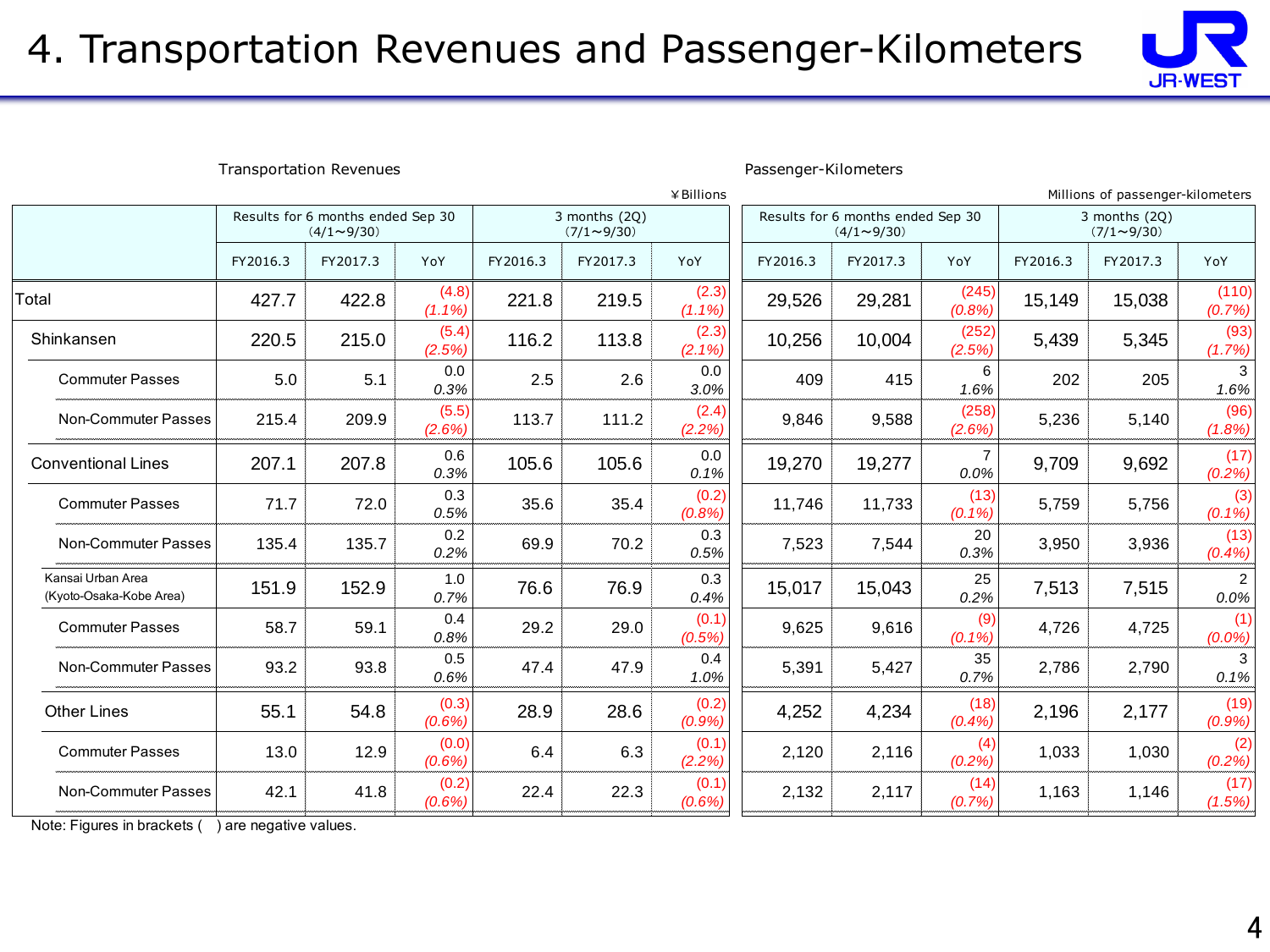#### 5. Major Factors of Increase/Decrease in Operating Expenses (Non-consolidated)



¥Billions

|                                  | Results for 6 months ended Sep 30, 2016 |                         |       |                                                                                                                             |  |  |  |
|----------------------------------|-----------------------------------------|-------------------------|-------|-----------------------------------------------------------------------------------------------------------------------------|--|--|--|
| Item                             |                                         | YoY                     |       |                                                                                                                             |  |  |  |
|                                  |                                         | Increase/<br>(Decrease) | $\%$  | Major factors                                                                                                               |  |  |  |
| <b>Personnel costs</b>           | 111.3                                   | (3.8)                   | (3.4) | Decrease in amortization of accumulated unrecognized actuarial<br>differences of retirement benefits obligation (3.5), etc. |  |  |  |
| Energy costs                     | 20.6                                    | (2.1)                   | (9.3) | Decrease in adjustment amount for fuel cost (2.2), etc.                                                                     |  |  |  |
| Maintenance<br>costs             | 68.0                                    | 2.3                     | 3.6   | Allowance reserve for the large-scale renovation +2.0, etc.                                                                 |  |  |  |
| <b>Miscellaneous</b><br>costs    | 92.7                                    | 2.8                     | 3.2   | Increase in system related costs +0.6<br>Kumamoto earthquake related costs +0.5, etc.                                       |  |  |  |
| Rental Payments,<br>etc          | 15.1                                    | 1.6                     | 12.5  | Increase in amount equivalent to fixed asset tax for Hokuriku<br>Shinkansen infrastructure                                  |  |  |  |
| <b>Taxes</b>                     | 19.7                                    | 1.5                     | 8.7   | Increase in business tax +0.7, etc.                                                                                         |  |  |  |
| Depreciation and<br>amortization | 66.4                                    | 3.2                     | 5.2   | Depreciation of Sanyo Shinkansen rolling stock, etc.                                                                        |  |  |  |
| Total                            | 394.0                                   | 5.7                     | 1.5   |                                                                                                                             |  |  |  |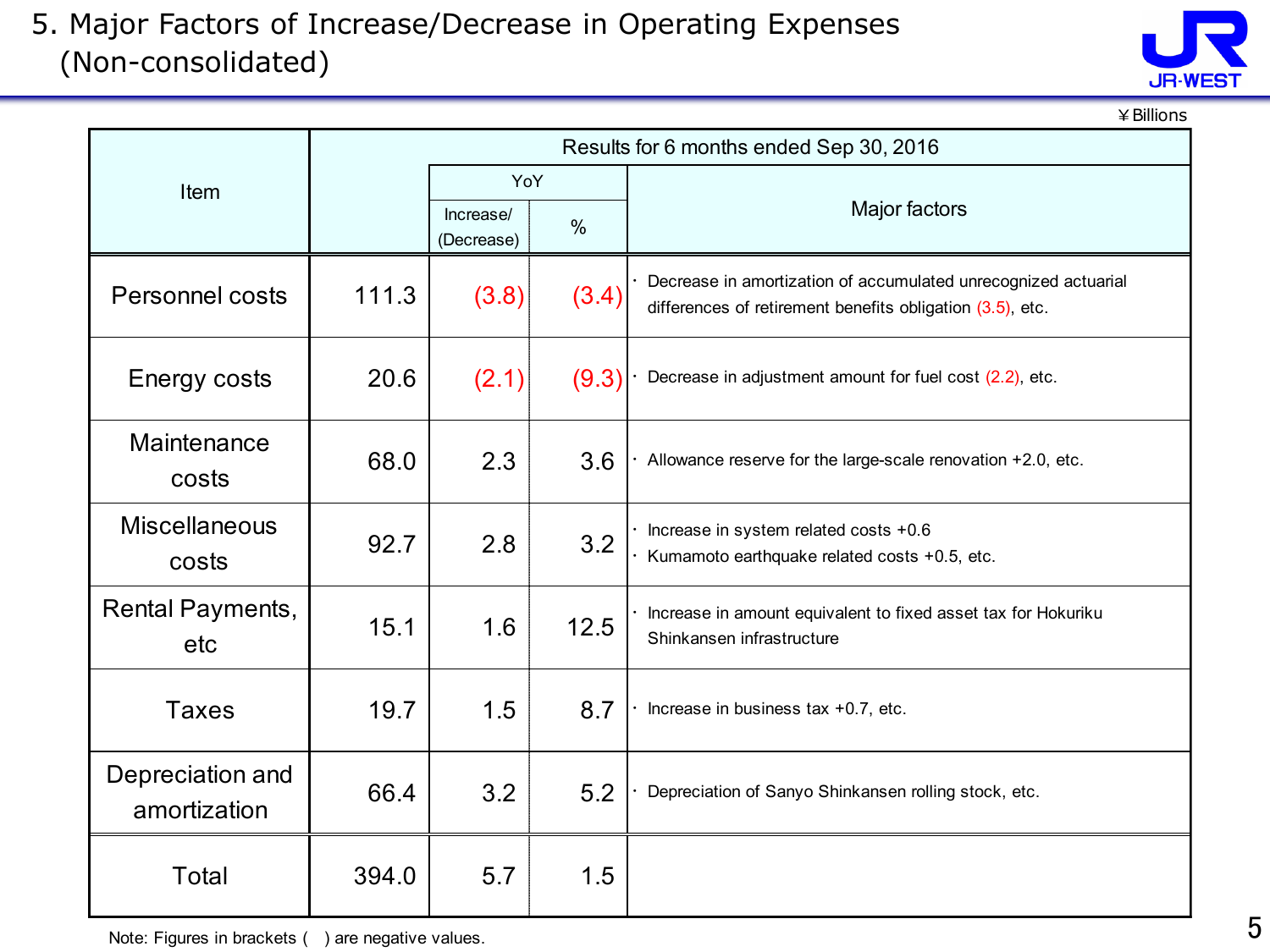## 6. Consolidated Financial Results



|                                          | 6 months ended    | 6 months ended    | YoY                            |                            |  |
|------------------------------------------|-------------------|-------------------|--------------------------------|----------------------------|--|
|                                          | Sep 30, 2015<br>Α | Sep 30, 2016<br>B | Increase/<br>(Decrease)<br>B-A | $\frac{0}{0}$<br>$1 - B/A$ |  |
| <b>Operating Revenues</b>                | 709.4             | 700.3             | (9.0)                          | (1.3)                      |  |
| <b>Operating Expenses</b>                | 598.8             | 602.0             | 3.1                            | 0.5                        |  |
| Operating Income                         | 110.5             | 98.3              | (12.1)                         | (11.0)                     |  |
| Non-operating revenues and expenses, net | (10.8)            | (9.8)             | 0.9                            | (9.2)                      |  |
| Non-operating revenues                   | 2.3               | 2.2               | (0.0)                          |                            |  |
| Non-operating expenses                   | 13.1              | 12.1              | (1.0)                          |                            |  |
| <b>Recurring Profit</b>                  | 99.7              | 88.5              | (11.1)                         | (11.2)                     |  |
| Extraordinary profit and loss, net       | 0.5               | (3.8)             | (4.3)                          |                            |  |
| Extraordinary profit                     | 6.6               | 5.1               | (1.5)                          |                            |  |
| <b>Extraordinary loss</b>                | 6.1               | 9.0               | 2.8                            |                            |  |
| Profit attributable to owners of parent  | 66.0              | 57.1              | (8.9)                          | (13.5)                     |  |
| Comprehensive Income                     | 67.6              | 55.7              | (11.9)                         | (17.6)                     |  |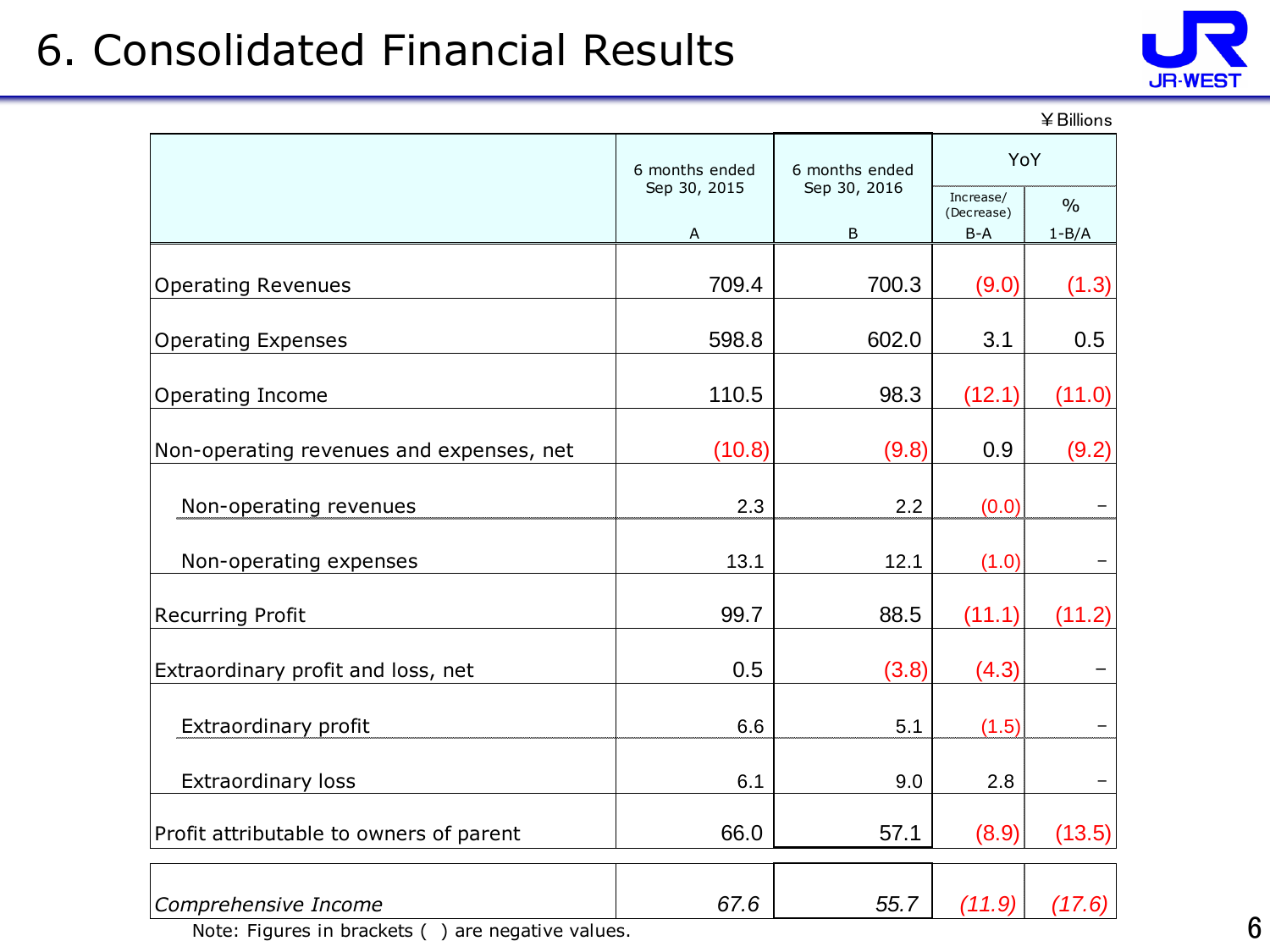### 7. Consolidated Financial Results (Segment Information)



|                                          |                                |                                |                     | ¥ Billions               |
|------------------------------------------|--------------------------------|--------------------------------|---------------------|--------------------------|
|                                          | 6 months ended<br>Sep 30, 2015 | 6 months ended<br>Sep 30, 2016 | YoY<br>Increase/    | $\%$                     |
|                                          | $\overline{A}$                 | B                              | (Decrease)<br>$B-A$ | $1 - B/A$                |
| Operating Revenues $*^1$                 | 709.4                          | 700.3                          | (9.0)               | (1.3)                    |
| Transportation                           | 466.1                          | 461.7                          | (4.4)               | (0.9)                    |
| Retail                                   | 114.2                          | 114.9                          | 0.6                 | 0.5                      |
| Sales of goods and food services         | 72.2                           | 75.8                           | 3.6                 | 5.0                      |
| Department Stores                        | 38.0                           | 35.0                           | (2.9)               | (7.9)                    |
| Real estate                              | 53.3                           | 50.4                           | (2.9)               | (5.5)                    |
| Shopping center                          | 28.3                           | 30.1                           | 1.7                 | 6.2                      |
| Real estate lease and sale* <sup>3</sup> | 24.1                           | 19.3                           | (4.7)               | (19.6)                   |
|                                          | [9.4]                          | [4.0]                          | $(5.3)$ ]           | $(57.3)$ ]               |
| Other businesses                         | 75.6                           | 73.3                           | (2.3)               | (3.1)                    |
| Hotel                                    | 17.7                           | 17.8                           | 0.0                 | 0.5                      |
| Nippon Travel Agency                     | 18.8                           | 19.4                           | 0.6                 | 3.3                      |
| Operating Income* <sup>2</sup>           | 110.5                          | 98.3                           | (12.1)              | (11.0)                   |
| Transportation                           | 84.2                           | 74.5                           | (9.7)               | (11.5)                   |
| Retail                                   | 3.0                            | 2.5                            | (0.5)               | (17.5)                   |
| Sales of goods and food services         | 2.9                            | 2.8                            | (0.1)               | (3.5)                    |
| Department stores                        | (0.0)                          | (0.4)                          | (0.4)               |                          |
| Real estate                              | 17.6                           | 16.8                           | (0.8)               | (4.8)                    |
| Shopping center                          | 4.7                            | 5.2                            | 0.4                 | 10.1                     |
| Real estate lease and sale               | 7.3                            | 5.7                            | (1.5)               | (21.7)                   |
| Other businesses                         | 5.0                            | 4.1                            | (0.8)               | (17.6)                   |
| Hotel                                    | 1.3                            | 1.3                            | 0.0                 | 0.7                      |
| Nippon Travel Agency                     | (0.4)                          | (0.3)                          | 0.0                 | $\overline{\phantom{a}}$ |

Note: Figures in brackets ( ) are negative values.

 $*$ <sup>1</sup> Operating revenues are the revenues from third parties ( = customers).

The breakdowns of operating revenues by each segment are the sums of revenues of major subsidiaries.

 $*^2$  The breakdowns of operating income by each segment are the sums of incomes of major subsidiaries before eliminating internal transactions.

\*<sup>3</sup> Figures in brackets [ ] are the sales of condominiums. (Revenues from third parties) (Included in Real estate lease and sale)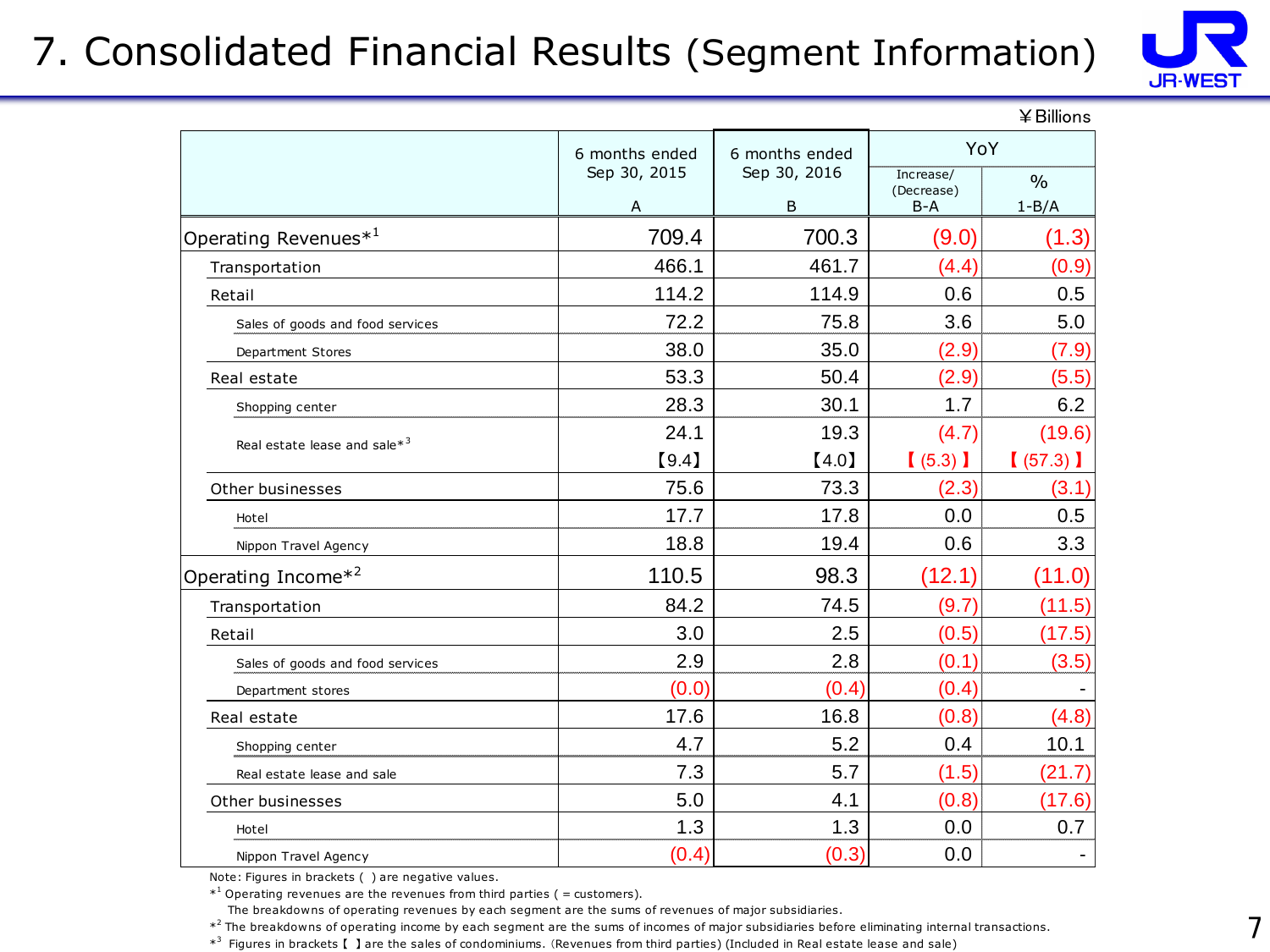#### 8. Consolidated Financial Situation and Statements of Cash Flows



|                                        |                         |                       | ¥ Billions |
|----------------------------------------|-------------------------|-----------------------|------------|
|                                        | As of March 31,<br>2016 | As of Sep 30,<br>2016 |            |
|                                        | $\mathsf{A}$            | B                     | B-A        |
| Assets                                 | 2,843.1                 | 2,806.9               | (36.2)     |
| <b>Liabilities</b>                     | 1,916.8                 | 1,838.4               | (78.3)     |
| Net assets                             | 926.3                   | 968.4                 | 42.0       |
| Balance of Long-term Debt and Payables | 1,001.8                 | 1,011.9               | 10.1       |
| [Average interest rate(%)]             | $[2.25]$                | $[2.16]$              | $(0.09)$ ] |
| Shinkansen Purchase Liability          | 134.6                   | 119.8                 | (14.8)     |
| [Average interest rate $(\% )$ ]       | [6.28]                  | [6.39]                | [0.11]     |
| <b>Bonds</b>                           | 494.9                   | 504.9                 | 10.0       |
| [Average interest rate $(\% )$ ]       | [2.00]                  | [1.98]                | $(0.02)$ 1 |
| Equity ratio $(\%)$                    | 30.9                    | 32.8                  | 1.9        |
| Net assets per share $(*)$             | 4,534.29                | 4,748.64              | 214.35     |

| 6 months ended<br>Sep 30, 2015 | 6 months ended<br>Sep 30,2016 | YoY<br>increase/<br>(decrease) |
|--------------------------------|-------------------------------|--------------------------------|
| A                              | B                             | $B-A$                          |
| 88.2                           | 56.4                          | (31.7)                         |
| (76.6)                         | (79.9)                        | (3.3)                          |
| 11.6                           | (23.5)                        | (35.1)                         |
| 3.2                            | (2.1)                         | (5.3)                          |
| 14.8                           | (25.6)                        | (40.5)                         |
| 100.1                          | 55.0                          | (45.1)                         |
|                                |                               |                                |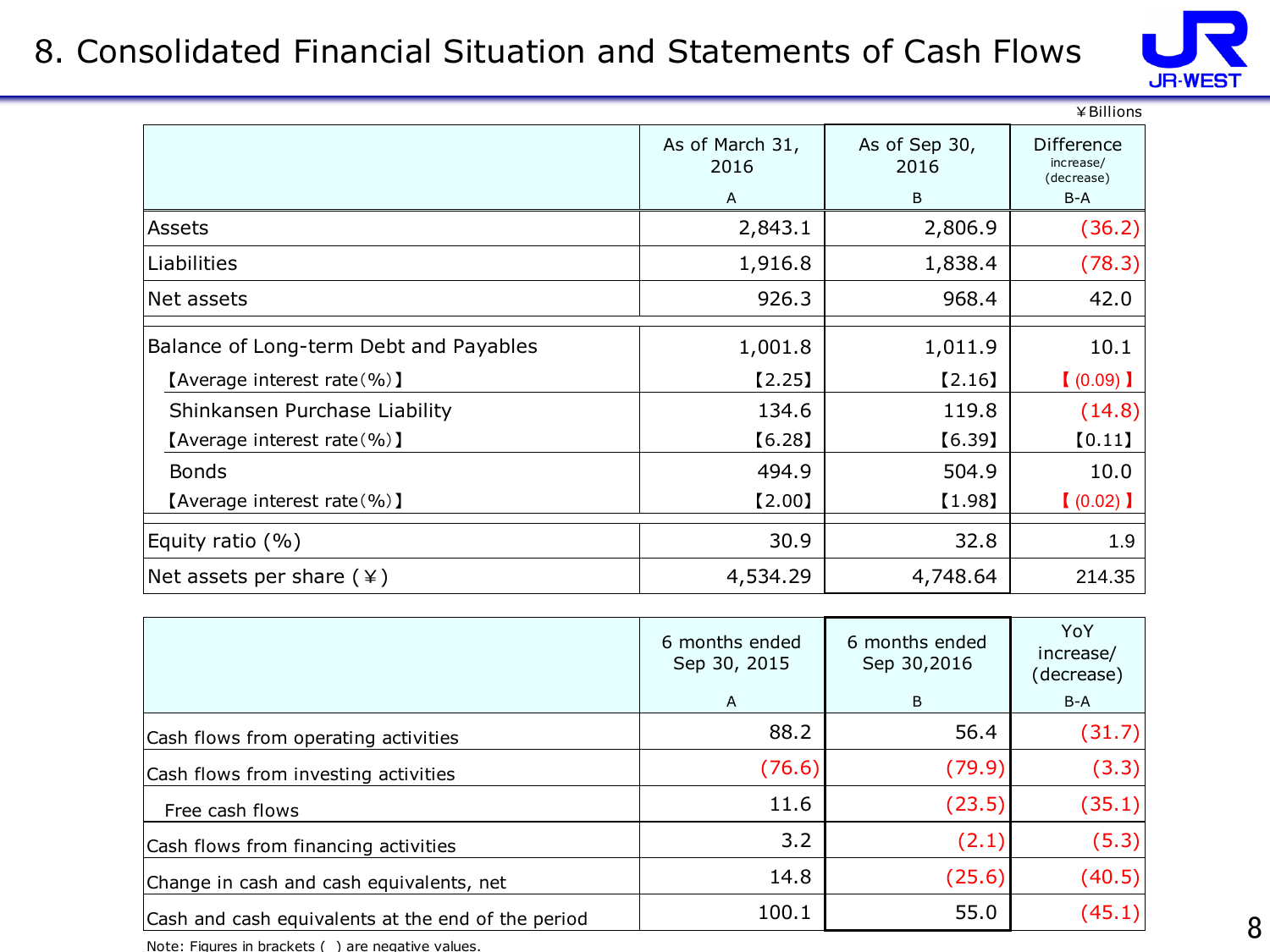## 9. Non-Consolidated Financial Forecasts



¥Billions

|                                          | Results  | Forecasts FY2017.3 |              | YoY                     | <b>Difference</b><br>between the<br>forecasts |                         |
|------------------------------------------|----------|--------------------|--------------|-------------------------|-----------------------------------------------|-------------------------|
|                                          | FY2016.3 | As of July 27      | As of Oct 27 | Increase/<br>(Decrease) | $\frac{0}{0}$                                 | Increase/<br>(Decrease) |
|                                          | Δ        | B.                 | $\subset$    | $C - A$                 | $1-C/A$                                       | $C - B$                 |
|                                          |          |                    |              |                         |                                               |                         |
| <b>Operating Revenues</b>                | 954.2    | 952.5              | 951.0        | (3.2)                   | (0.3)                                         | (1.5)                   |
| Transportation revenues                  | 850.0    | 848.5              | 846.0        | (4.0)                   | (0.5)                                         | (2.5)                   |
| Other                                    | 104.1    | 104.0              | 105.0        | 0.8                     | 0.8                                           | 1.0                     |
| <b>Operating Expenses</b>                | 817.0    | 816.5              | 817.5        | 0.4                     | 0.1                                           | 1.0                     |
| Personnel costs                          | 233.3    | 223.0              | 223.0        | (10.3)                  | (4.4)                                         |                         |
| Non personnel costs                      | 392.4    | 390.5              | 390.5        | (1.9)                   | (0.5)                                         |                         |
| Energy costs                             | 44.1     | 42.0               | 41.0         | (3.1)                   | (7.1)                                         | (1.0)                   |
| Maintenance costs                        | 152.8    | 153.0              | 154.0        | 1.1                     | 0.7                                           | 1.0                     |
| Miscellaneous costs                      | 195.4    | 195.5              | 195.5        | 0.0                     | 0.0                                           |                         |
| Rental payments, etc.                    | 26.9     | 30.5               | 30.5         | 3.5                     | 13.2                                          |                         |
| Taxes                                    | 31.9     | 35.0               | 35.0         | 3.0                     | 9.5                                           |                         |
| Depreciation                             | 132.3    | 137.5              | 138.5        | 6.1                     | 4.7                                           | 1.0                     |
| Operating Income                         | 137.2    | 136.0              | 133.5        | (3.7)                   | (2.7)                                         | (2.5)                   |
| Non-operating revenues and expenses, net | (20.4)   | (17.0)             | (17.0)       | 3.4                     | (17.0)                                        |                         |
| Non-operating revenues                   | 6.3      | 6.5                | 6.5          | 0.1                     |                                               |                         |
| Non-operating expenses                   | 26.8     | 23.5               | 23.5         | (3.3)                   |                                               |                         |
| <b>Recurring Profit</b>                  | 116.7    | 119.0              | 116.5        | (0.2)                   | (0.2)                                         | (2.5)                   |
| Extraordinary profit and loss, net       | (15.5)   | (1.0)              | (3.5)        | 12.0                    |                                               | (2.5)                   |
| Extraordinary profit                     | 19.5     |                    |              |                         |                                               |                         |
| Extraordinary loss                       | 35.0     |                    |              |                         |                                               |                         |
| Net Income                               | 61.1     | 82.0               | 78.0         | 16.8                    | 27.6                                          | (4.0)                   |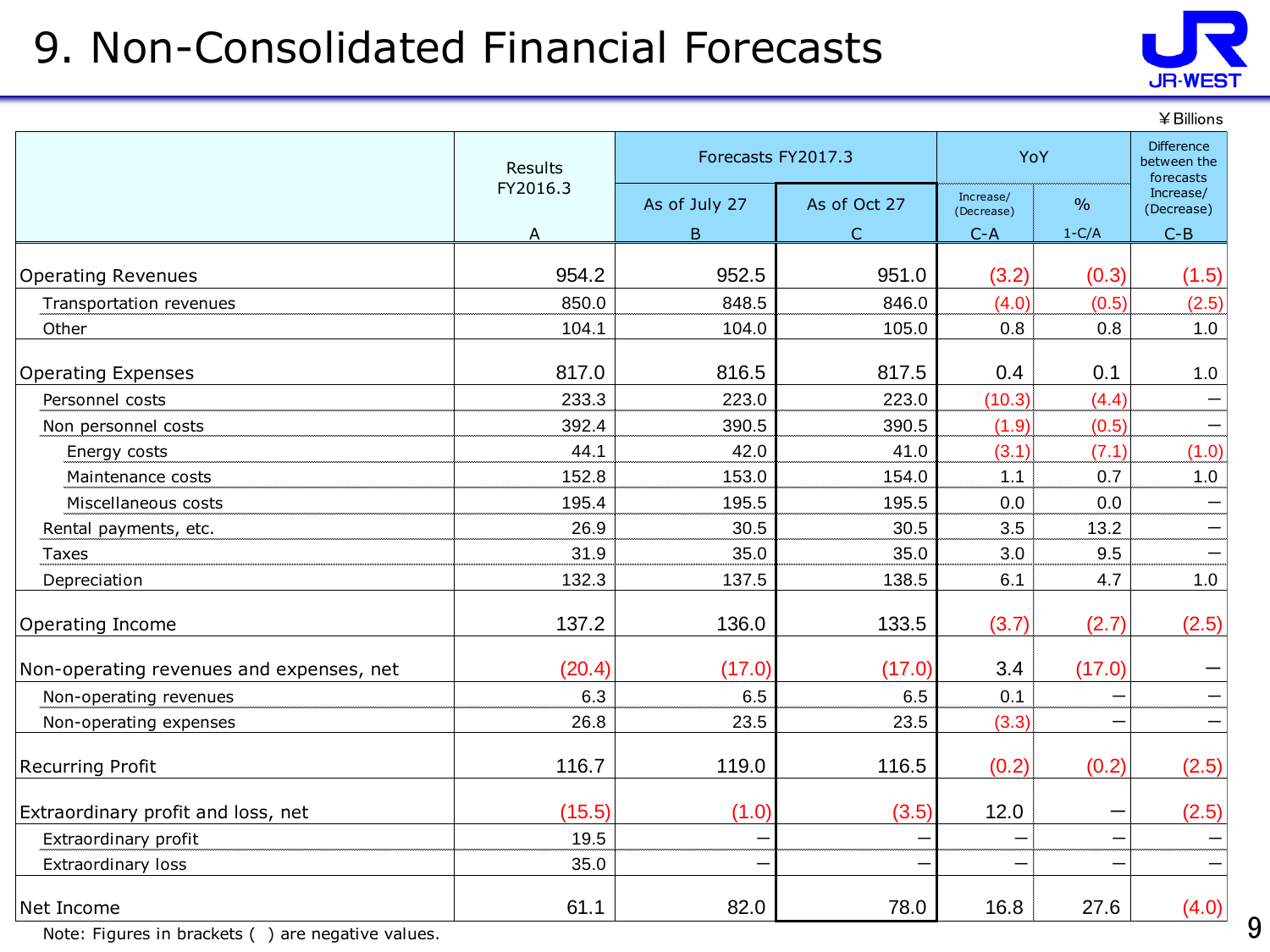

¥Billions

|  |                                | <b>Results</b> | Forecasts FY2017.3 |              |                         | YoY           |                                      |  |
|--|--------------------------------|----------------|--------------------|--------------|-------------------------|---------------|--------------------------------------|--|
|  |                                | FY2016.3       | As of July 27      | As of Oct 27 | Increase/<br>(Decrease) | $\frac{0}{0}$ | forecasts<br>Increase/<br>(Decrease) |  |
|  |                                | A              | B.                 |              | $C-A$                   | $1-C/A$       | $C-B$                                |  |
|  |                                |                |                    |              |                         |               |                                      |  |
|  | Shinkansen                     | 437.2          | 435.5              | 432.2        | (5.0)                   | (1.2)         | (3.2)                                |  |
|  | Kansai Urban Area              |                |                    |              |                         |               |                                      |  |
|  | (Kyoto-Osaka-Kobe Area)        | 302.2          | 302.9              | 303.5        | 1.3                     | 0.4           | 0.6                                  |  |
|  |                                |                |                    |              |                         |               |                                      |  |
|  | <b>Other lines</b>             | 110.5          | 110.0              | 110.2        | (0.3)                   | (0.3)         | 0.1                                  |  |
|  |                                |                |                    |              |                         |               |                                      |  |
|  | <b>Conventional lines</b>      | 412.7          | 412.9              | 413.7        | 1.0                     | 0.2           | 0.7                                  |  |
|  |                                |                |                    |              |                         |               |                                      |  |
|  | <b>Transportation revenues</b> | 850.0          | 848.5              | 846.0        | (4.0)                   | (0.5)         | (2.5)                                |  |

Note: Revenues from luggage transportation are omitted due to the small amount.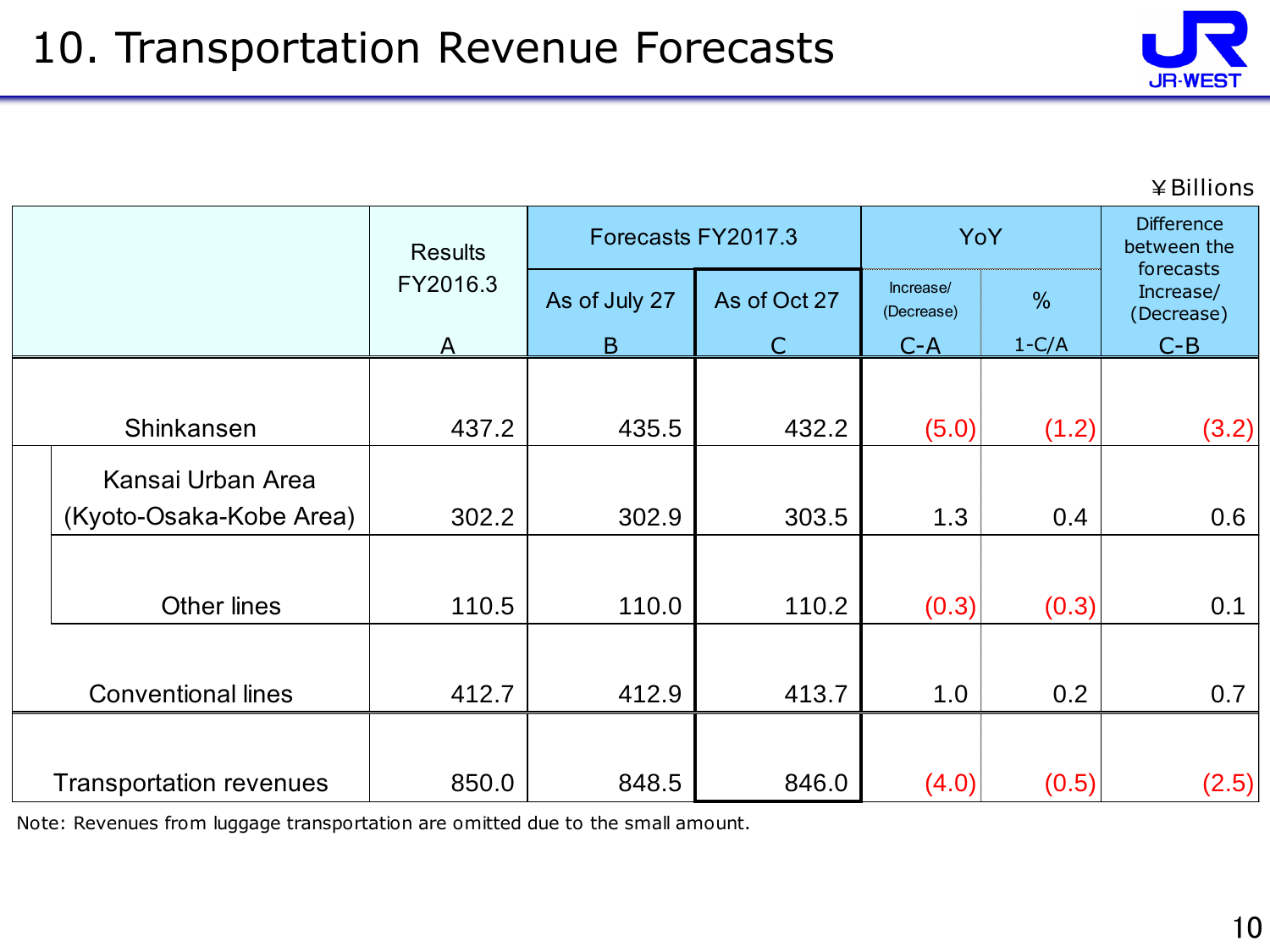

|                                  |                    |                                        |       |                                                                                                                                                 | ¥ Billions                                                      |  |  |  |
|----------------------------------|--------------------|----------------------------------------|-------|-------------------------------------------------------------------------------------------------------------------------------------------------|-----------------------------------------------------------------|--|--|--|
|                                  | Forecasts FY2017.3 |                                        |       |                                                                                                                                                 |                                                                 |  |  |  |
| Item                             |                    | YoY<br>Increase/<br>$\%$<br>(Decrease) |       | Major factors (YoY)                                                                                                                             | Difference from the<br>previous forecast<br>Increase/(Decrease) |  |  |  |
| Personnel costs                  | 223.0              | (10.3)                                 | (4.4) | Decrease in amortization of accumulated unrecognized actuarial differences of retirement<br>benefits obligation<br>Difference in personnel, etc |                                                                 |  |  |  |
| Energy costs                     | 41.0               | (3.1)                                  | (7.1) | Decrease in adjustment amount for fuel cost, etc.                                                                                               | (1.0)                                                           |  |  |  |
| Maintenance<br>costs             | 154.0              | 1.1                                    | 0.7   | Allowance reserve for the large-scale renovation<br>Decrease in maintenance costs for structures, etc.                                          | 1.0                                                             |  |  |  |
| Miscellaneous<br>costs           | 195.5              | 0.0                                    | 0.0   | Increase in system related costs<br>Decrease in advertising expenses, etc.                                                                      |                                                                 |  |  |  |
| Rental Payments,<br>etc          | 30.5               | 3.5                                    | 13.2  | Increase in amount equivalent to fixed asset tax for Hokuriku Shinkansen infrastructure                                                         |                                                                 |  |  |  |
| <b>Taxes</b>                     | 35.0               | 3.0                                    | 9.5   | Increase in business tax, etc.                                                                                                                  |                                                                 |  |  |  |
| Depreciation and<br>amortization | 138.5              | 6.1                                    | 4.7   | Increase in facilities                                                                                                                          | 1.0                                                             |  |  |  |
| Total                            | 817.5              | 0.4                                    | 0.1   |                                                                                                                                                 | 1.0                                                             |  |  |  |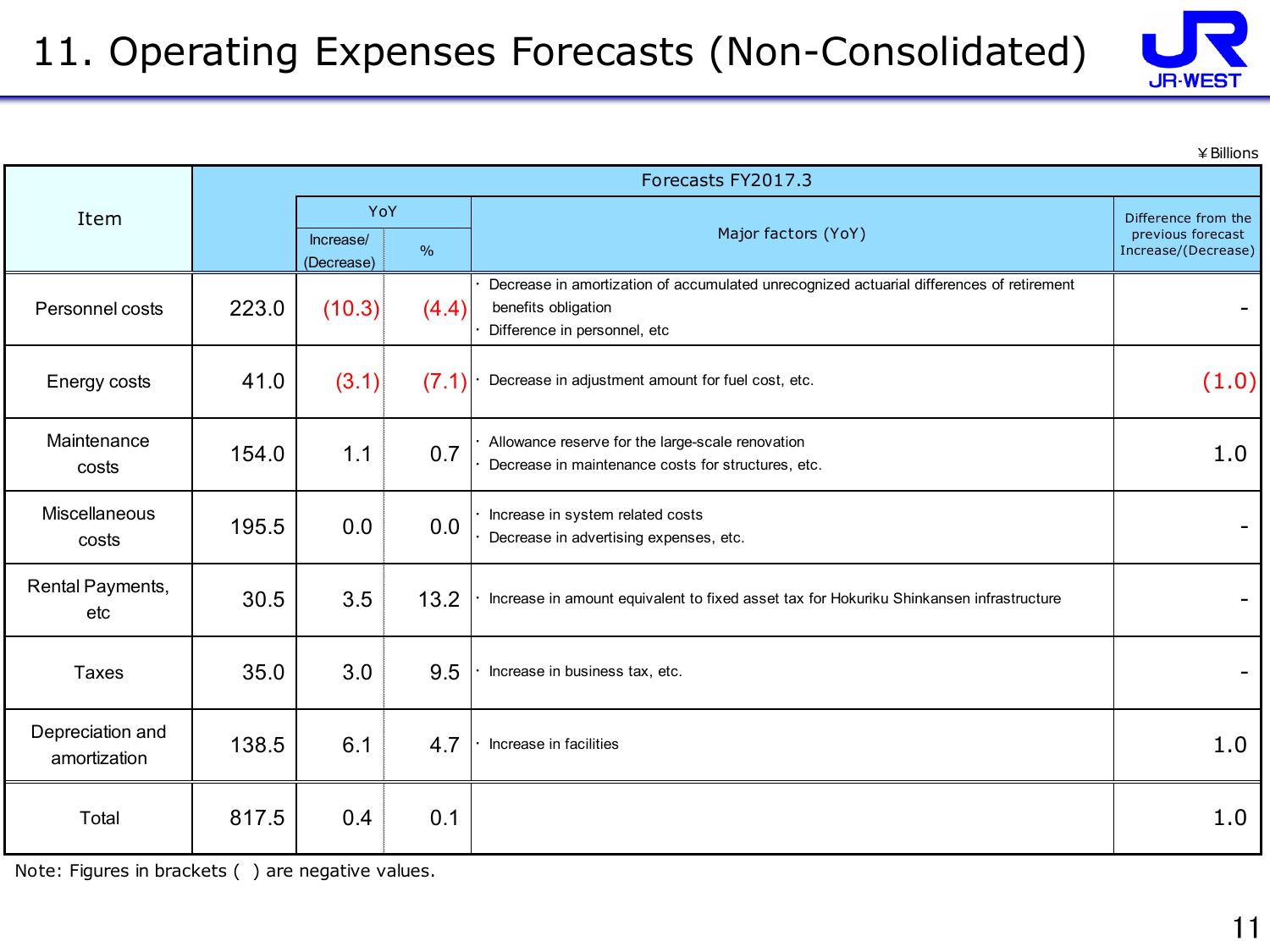## 12. Consolidated Financial Forecasts



¥Billions

|                                          | Results                 | Forecasts FY2017.3 |              |                         | YoY                      | <b>Difference</b><br>between the<br>forecasts |  |
|------------------------------------------|-------------------------|--------------------|--------------|-------------------------|--------------------------|-----------------------------------------------|--|
|                                          | FY2016.3                | As of July 27      | As of Oct 27 | Increase/<br>(Decrease) | $\frac{0}{0}$            | Increase/<br>(Decrease)                       |  |
|                                          | $\overline{\mathsf{A}}$ | B.                 | C            | $C - A$                 | $1-C/A$                  | $C - B$                                       |  |
| <b>Operating Revenues</b>                | 1,451.3                 | 1,450.0            | 1,445.5      | (5.8)                   | (0.4)                    | (4.5)                                         |  |
| <b>Operating Expenses</b>                | 1,269.7                 | 1,274.5            | 1,272.5      | 2.7                     | 0.2                      | (2.0)                                         |  |
| Operating Income                         | 181.5                   | 175.5              | 173.0        | (8.5)                   | (4.7)                    | (2.5)                                         |  |
| Non-operating revenues and expenses, net | (19.2)                  | (16.0)             | (16.0)       | 3.2                     | (17.0)                   |                                               |  |
| Non-operating revenues                   | 7.8                     | 7.5                | 7.5          | (0.3)                   | —                        |                                               |  |
| Non-operating expenses                   | 27.1                    | 23.5               | 23.5         | (3.6)                   | -                        |                                               |  |
| <b>Recurring Profit</b>                  | 162.2                   | 159.5              | 157.0        | (5.2)                   | (3.2)                    | (2.5)                                         |  |
| Extraordinary profit and loss, net       | (17.1)                  | (2.5)              | (5.0)        | 12.1                    | $\overline{\phantom{0}}$ | (2.5)                                         |  |
| Extraordinary profit                     | 21.5                    |                    |              | $\qquad \qquad$         | -                        |                                               |  |
| <b>Extraordinary loss</b>                | 38.6                    |                    |              | $\qquad \qquad$         | $\overline{\phantom{0}}$ |                                               |  |
| Profit attributable to owners of parent  | 85.8                    | 106.5              | 102.5        | 16.6                    | 19.4                     | (4.0)                                         |  |
| Net income per share(¥)                  | 443.53                  | 550.09             | 529.43       |                         |                          |                                               |  |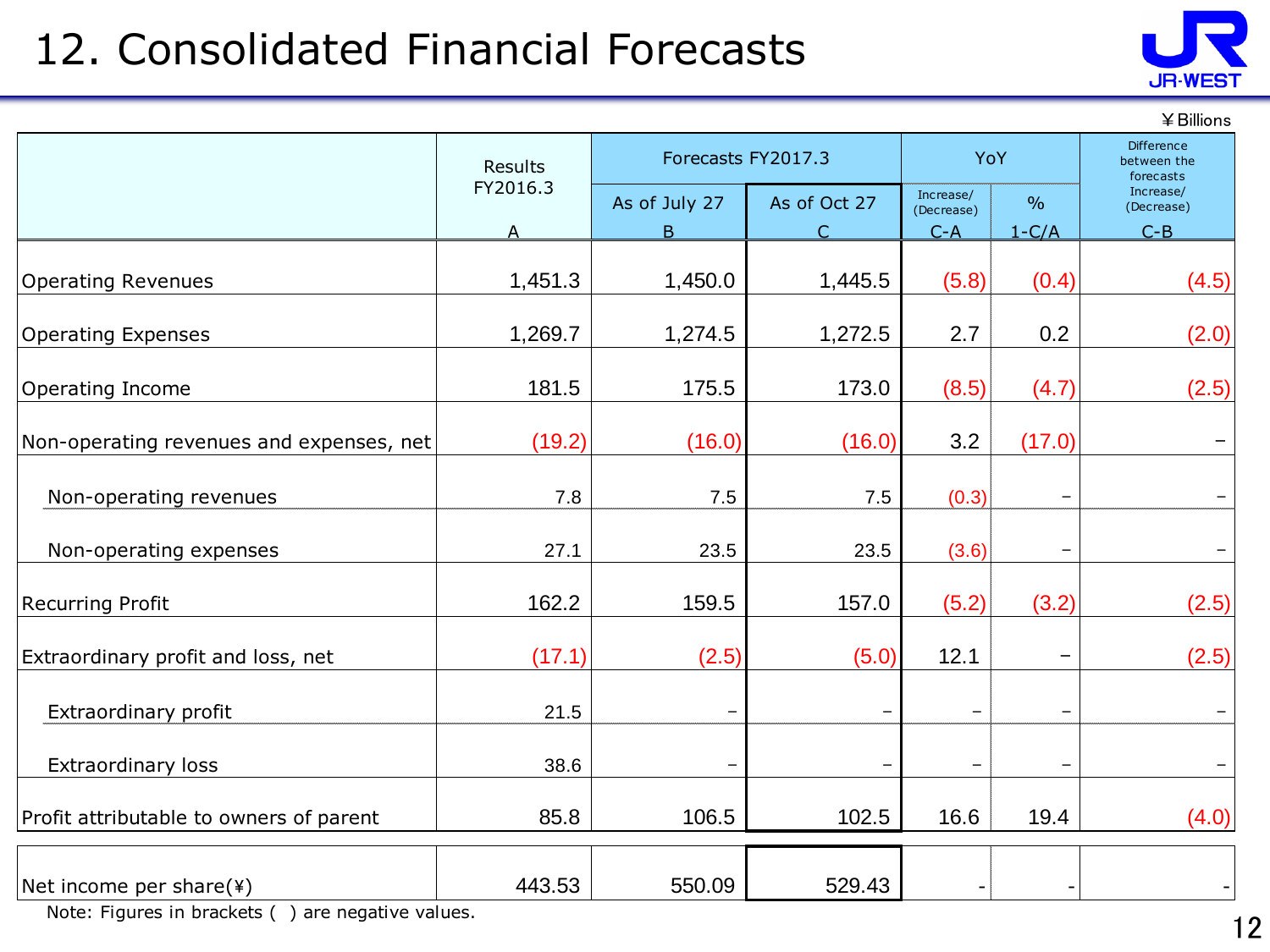

¥Billions

|                                          | Results  | Forecasts FY2017.3 |              | YoY       |               | <b>Difference</b><br>between the<br>forecasts |  |
|------------------------------------------|----------|--------------------|--------------|-----------|---------------|-----------------------------------------------|--|
|                                          | FY2016.3 | As of July 27      | As of Oct 27 |           | $\frac{0}{0}$ | Increase/<br>(Decrease)                       |  |
|                                          | A        | B.                 |              | $C-A$     | $1-C/A$       | $C - B$                                       |  |
| Operating Revenues <sup>*1</sup>         | 1,451.3  | 1,450.0            | 1,445.5      | (5.8)     | (0.4)         | (4.5)                                         |  |
| Transportation                           | 928.7    | 925.7              | 924.2        | (4.5)     | (0.5)         | (1.5)                                         |  |
| Retail                                   | 232.0    | 241.8              | 235.8        | 3.7       | 1.6           | (6.0)                                         |  |
| Sales of goods and food services         | 144.9    | 152.1              | 152.1        | 7.1       | 4.9           |                                               |  |
| Department Stores                        | 79.1     | 80.7               | 74.7         | (4.4)     | (5.6)         | (6.0)                                         |  |
| Real estate                              | 108.8    | 104.4              | 107.4        | (1.4)     | (1.4)         | 3.0                                           |  |
| Shopping center                          | 57.8     | 59.9               | 60.9         | 3.0       | 5.2           | 1.0                                           |  |
| Real estate lease and sale* <sup>2</sup> | 49.2     | 42.7               | 44.7         | (4.5)     | (9.3)         | 2.0                                           |  |
|                                          | [19.5]   | [11.6]             | [13.6]       | $(5.8)$ ] | (30.1)        | [2.0]                                         |  |
| Other businesses                         | 181.5    | 178.1              | 178.1        | (3.4)     | (1.9)         |                                               |  |
| Hotel                                    | 36.5     | 36.6               | 36.6         | 0.0       | 0.1           |                                               |  |
| Nippon Travel Agency                     | 41.6     | 42.8               | 42.8         | 1.1       | 2.8           | $\sim$                                        |  |
| Operating Income                         | 181.5    | 175.5              | 173.0        | (8.5)     | (4.7)         | (2.5)                                         |  |
| Transportation                           | 125.1    | 122.3              | 119.8        | (5.3)     | (4.3)         | (2.5)                                         |  |
| Retail                                   | 5.3      | 5.4                | 4.9          | (0.4)     | (7.9)         | (0.5)                                         |  |
| Real estate                              | 32.7     | 31.4               | 31.9         | (0.8)     | (2.5)         | 0.5                                           |  |
| Other businesses                         | 22.4     | 19.9               | 19.9         | (2.5)     | (11.3)        |                                               |  |

Note: Figures in brackets ( ) are negative values.

 $*$ <sup>1</sup> Operating revenues are the revenues from third parties ( = customers).

The breakdowns of operating revenues by each segment are the sums of revenues of major subsidiaries.

\*<sup>2</sup> Figures in brackets 【 】 are the sales of condominiums. (Revenues from third parties) (Included in Real estate lease and sale)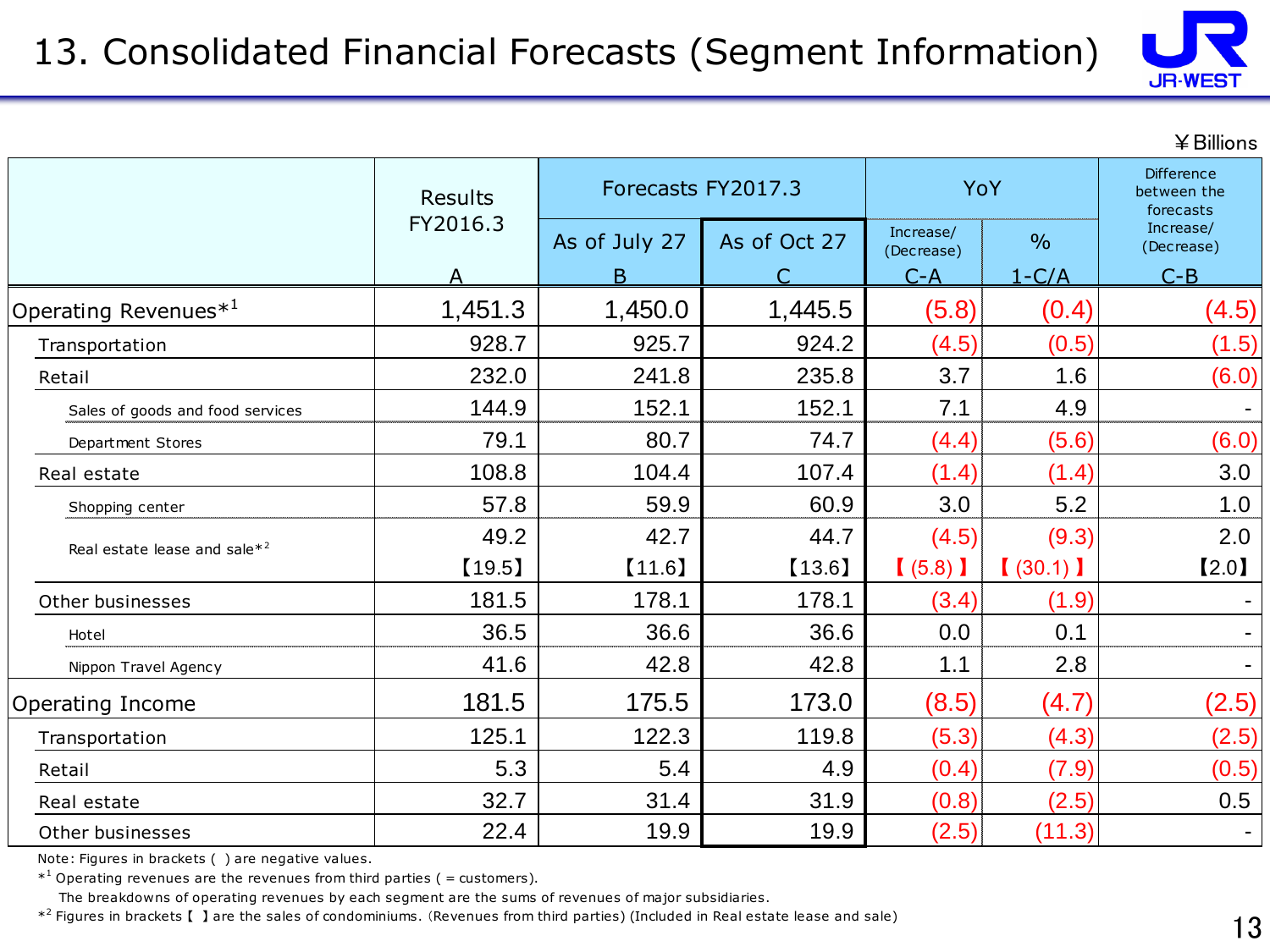

Persons, ¥Billions ROA (%, Consolidated) ROE (%, Consolidated)  $EBITDA$  (Consolidated)<sup>\*1</sup> Depreciation (Consolidated) 40.5 70 6 months ended Sep 30, 2016 3.5 6.4 176.8 78.5 72.4 44.5 40.5 40.5 126.0 Safety related capital expenditure 140 104.5 Dividends per share  $(\frac{4}{3})$   $\qquad$   $\qquad$  65  $\qquad$  70  $\qquad$  135 198.7 163.0 193.0 Capital Expenditures (Non-consolidated, own fund) 67.5 Capital Expenditures  $\begin{array}{c|c|c|c|c|c} \text{Capical Chapters} & & & \text{79.2} & & \text{72.4} & \text{72.3.1} \end{array}$ 57.7  $8.0$  | 6.4 | 10.2 | 11.2 185.4 176.8 338.1 338.1 74.8 | 78.5 | 156.6 | 156.7 | 164.0 6 months ended Sep 30, 2015 Results FY2016.3 Forecasts FY2017.3 As of Oct 27  $4.0$  | 3.5 | 6.4 | 6.1

 $*1$  EBITDA = Operating Income + Depreciation

|                                       |              | 6 months ended<br>Sep 30, 2015 | 6 months ended<br>Sep 30, 2016 |                  | <b>Results</b><br>FY2016.3 |                  | Forecasts<br>FY2017.3<br>As of Oct 27 |                  |
|---------------------------------------|--------------|--------------------------------|--------------------------------|------------------|----------------------------|------------------|---------------------------------------|------------------|
|                                       | Consolidated | Non-Consolidated               | Consolidated                   | Non-Consolidated | Consolidated               | Non-Consolidated | Consolidated                          | Non-Consolidated |
| No. of employees at the end of period | 47,750       | 26,616                         | 47,303                         | 25,905           | 47,456                     | 26,555           |                                       |                  |
| Financial Expenses, net               | (11.9)       | (11.3)                         | (11.1)                         | (10.6)           | (23.3)                     | (22.6)           | (21.8)                                | (21.1)           |
| Interest and dividend income          | 0.3          | 0.9 <sub>0</sub>               | 0.3                            | 0.8              | 0.7                        | 1.5              | 0.6                                   | 1.1              |
| Interest expenses                     | 12.3         | 12.3                           | 11.4                           | 11.4             | 24.1                       | 24.1             | 22.4                                  | 22.3             |